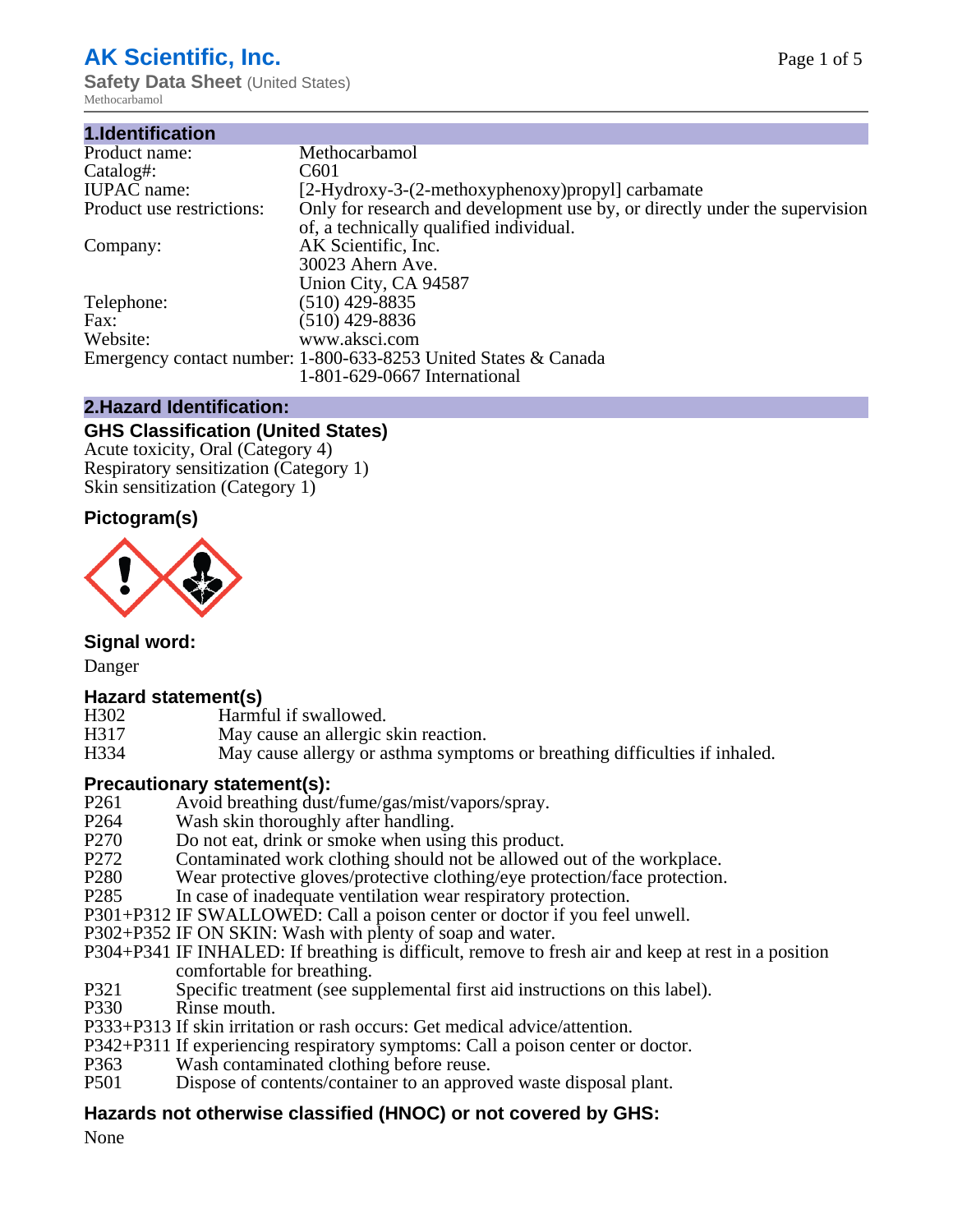#### **3.Composition/Information on Ingredients**

| Synonyms: | Guaiacol glyceryl ether carbamate |
|-----------|-----------------------------------|
| $CAS#$ :  | 532-03-6                          |
| Purity:   | 98%                               |
| EC:       | 208-524-3                         |

#### **4. First Aid Measures**

**General Information:** Immediately remove any clothing contaminated by the product. Move out of dangerous area. Consult a physician and show this safety data sheet.

**Inhalation:** Move person to fresh air. If not breathing, give artificial respiration. If breathing is difficult, give oxygen. Obtain medical aid.

**Skin contact:** Immediately flush skin with running water for at least 15 minutes while removing contaminated clothing and shoes. Wash clothing before reuse. Obtain medical aid immediately. **Eye contact:** Immediately flush open eyes with running water for at least 15 minutes. Obtain medical aid immediately.

**Ingestion:** Do NOT induce vomiting without medical advice. Rinse mouth with water. Never administer anything by mouth to an unconscious person. Obtain medical aid immediately.

**Most important symptoms and effects, both acute and delayed:** No further information available. Please see sections 2 and 11.

**Indication of any immediate medical attention and special treatment needed:** No further information available.

#### **5. Fire Fighting Measures**

**Suitable extinguishing media:** Use water spray, dry chemical, carbon dioxide, or chemical foam. **Specific hazards arising from the chemical:** Carbon oxides, Nitrogen oxides.

**Advice for firefighters:** As in any fire, wear a NIOSH-approved or equivalent, pressure-demand, self-contained breathing apparatus and full protective gear. During a fire, irritating and highly toxic gases may be generated by thermal decomposition or combustion.

#### **6. Accidental Release Measures**

**Personal precautions, protective equipment and emergency procedures:** Wear protective equipment and keep unprotected personnel away. Ensure adequate ventilation. Remove all sources of ignition. Prevent further leak or spill if safe to do so. For personal protective equipment, please refer to section 8.

**Environmental precautions:** Do not let product enter drains, other waterways, or soil.

**Methods and materials for containment and cleaning up:** Prevent further leak or spill if safe to do so. Vacuum, sweep up, or absorb with inert material and place into a suitable disposal container. Consult local regulations for disposal. See section 13 for further disposal information.

#### **7. Handling and Storage**

**Precautions for safe handling:** Avoid contact with skin, eyes, and personal clothing. Wash hands thoroughly after handling. Avoid breathing fumes. Use only with adequate ventilation. Wear suitable protective clothing, gloves, and eye/face protection. Keep away from sources of ignition. Minimize dust generation and accumulation. Keep container tightly closed. Open and handle container with care. Do not eat, drink, or smoke while handling.

**Conditions for safe storage, including any incompatibilities:** Store in a tightly-closed container when not in use. Store in a cool, dry, well-ventilated area away from incompatible substances.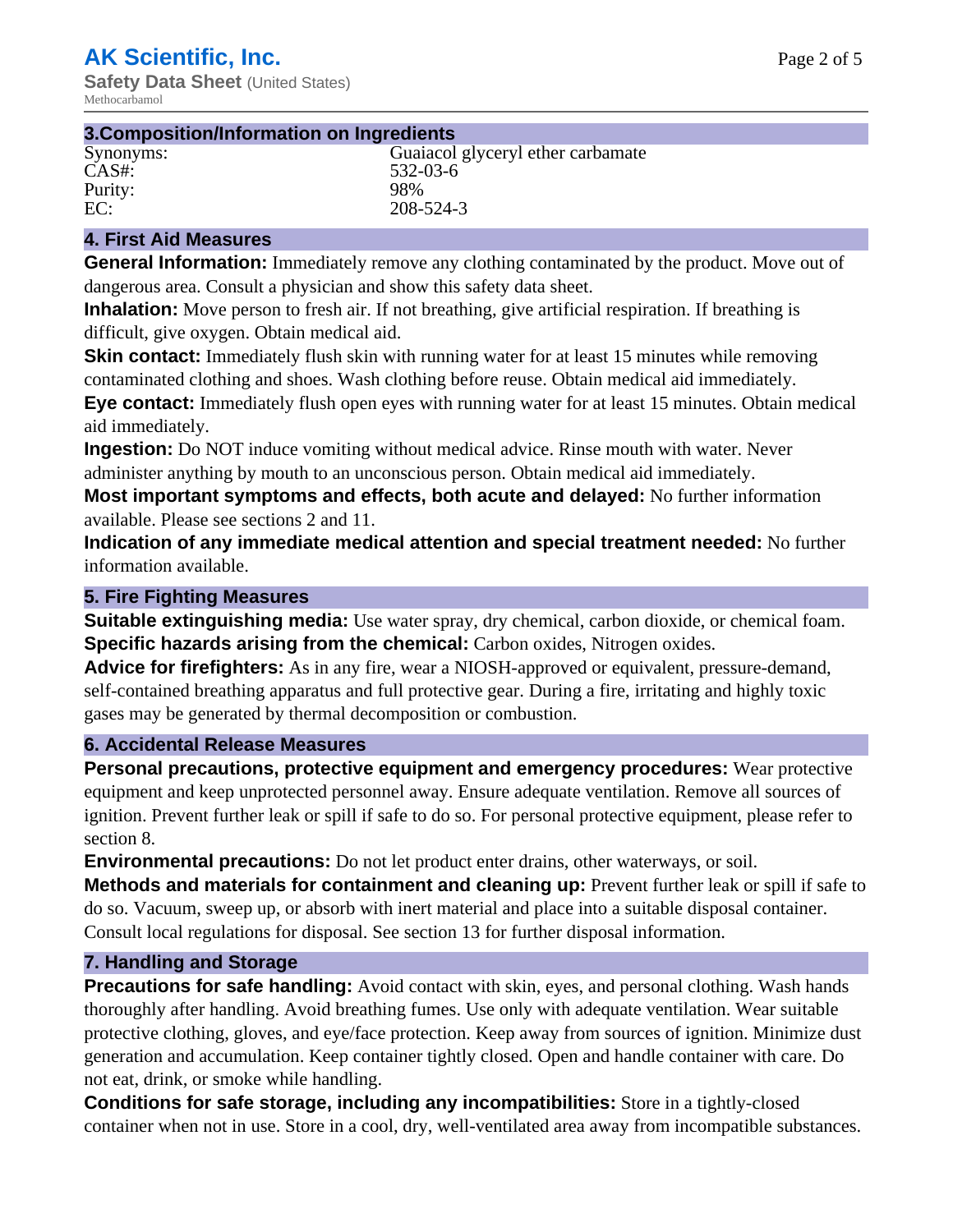Keep away from sources of ignition. ,Store long-term at -20°C.

#### **8. Exposure Controls/Personal Protection**

#### **Exposure limits:**

| <b>OSHA PEL:</b>  | Not available. |
|-------------------|----------------|
| NIOSH REL:        | Not available. |
| <b>ACGIH TLV:</b> | Not available. |

**Appropriate engineering controls:** Avoid contact with skin, eyes, and clothing. Wash hands before breaks and immediately after handling the product. Facilities storing or utilizing this material should be equipped with an eyewash fountain. Use adequate general and local exhaust ventilation to keep airborne concentrations low.

### **Personal protection**

| Eyes:        | Based on an evaluation of the eye or face hazards present, wear chemical splash-resistant<br>safety glasses or goggles with side protection. A face shield may be appropriate in some                                                                                                                                                                         |
|--------------|---------------------------------------------------------------------------------------------------------------------------------------------------------------------------------------------------------------------------------------------------------------------------------------------------------------------------------------------------------------|
|              | workplaces. Use eyewear tested and approved under appropriate government standards<br>such as OSHA 29 CFR 1910.133 or EU EN166.                                                                                                                                                                                                                               |
| Hands:       | Wear gloves selected based on an evaluation of the possible hazards to hands and skin,<br>the duration of use, the physical conditions of the workplace, and the chemical resistance<br>and physical properties of the glove material.                                                                                                                        |
|              | Skin and body: Protective clothing must be selected based on the hazards present in the workplace, the                                                                                                                                                                                                                                                        |
|              | physical environment, the duration of exposure, and other factors. No fabric can provide<br>protection against all potential hazards; therefore it is important to select the appropriate<br>protective clothing for each specific hazard. At the minimum, wear a laboratory coat and<br>close-toed footwear.                                                 |
| Respiratory: | Respirators are not a substitute for accepted engineering control measures such as<br>enclosure or confinement of the operation, general and local ventilation, and substitution<br>of less toxic materials. When respiratory personal protective equipment is appropriate<br>based on an assessment of respiratory hazards in the workplace, use a NIOSH- or |

| 9. Physical and Chemical Properties |                                           |  |  |
|-------------------------------------|-------------------------------------------|--|--|
| <b>Physical State:</b>              | White powder                              |  |  |
| Molecular Formula:                  | C11H15NO5                                 |  |  |
| Molecular Weight:                   | 241.24                                    |  |  |
| Odor:                               | Not available.                            |  |  |
| pH:                                 | Not available.                            |  |  |
| <b>Boiling Point Range:</b>         | Not available.                            |  |  |
| Freezing/Melting Point:             | 94-100 $^{\circ}$ C                       |  |  |
| <b>Flash Point:</b>                 | Not available.                            |  |  |
| <b>Evaporation Rate:</b>            | Not available.                            |  |  |
| Flammability(solid,gas):            | Please see section 2.                     |  |  |
| <b>Explosive limits:</b>            | Not available.                            |  |  |
| Vapor Pressure:                     | Not available.                            |  |  |
| Vapor Density:                      | Not available.                            |  |  |
| Solubility:                         | 50mg/ml of EtOH: clear colorless solution |  |  |
| <b>Relative Density:</b>            | 1.256                                     |  |  |
| Refractive Index:                   | 1.541                                     |  |  |
| Volatility:                         | Not available.                            |  |  |
| <b>Auto-ignition Temperature:</b>   | Not available.                            |  |  |
| <b>Decomposition Temperature:</b>   | Not available.                            |  |  |
| <b>Partition Coefficient:</b>       | Not available.                            |  |  |

# **10. Stability and Reactivity**

Not available.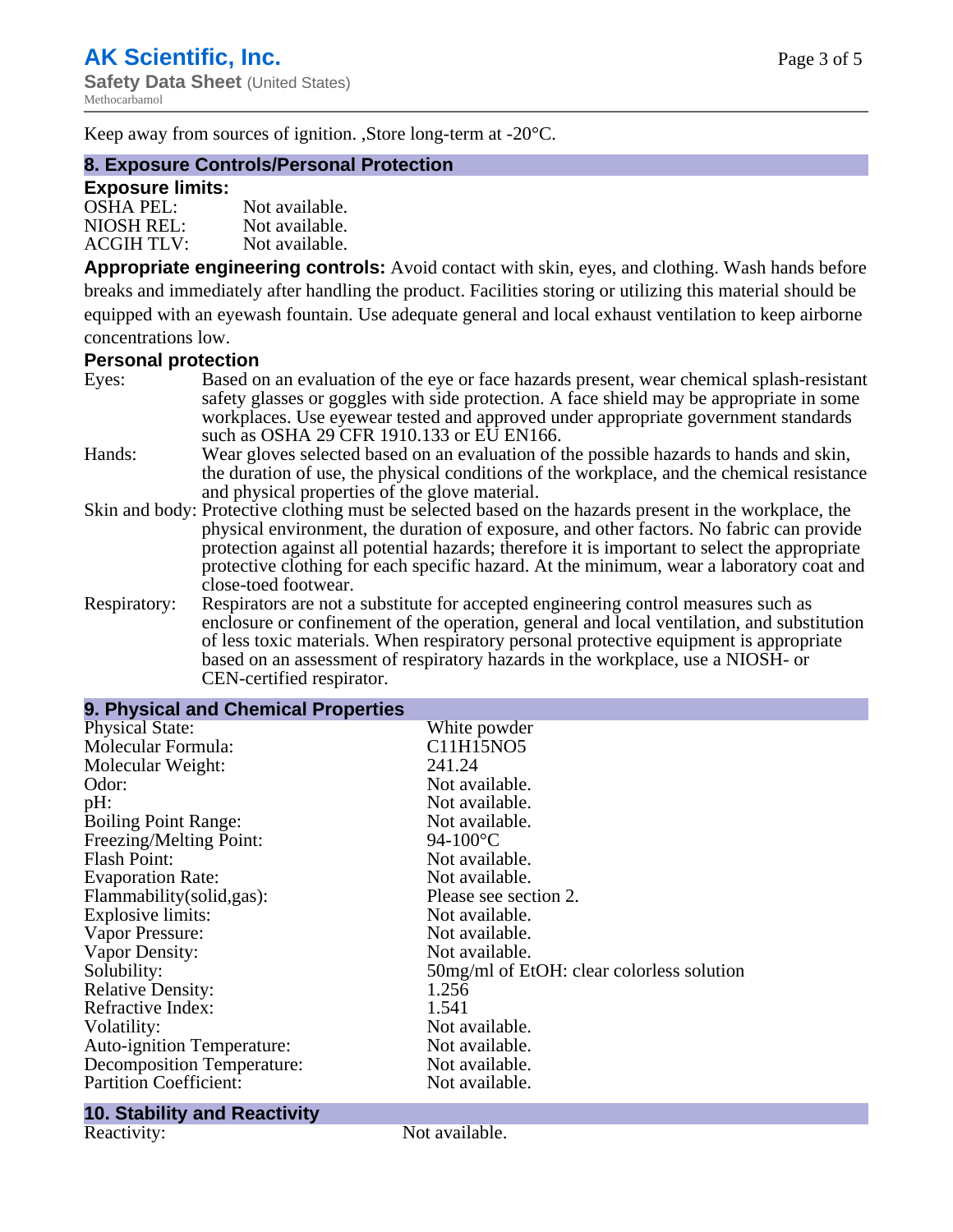| Chemical stability:                 | Stable under recommended temperatures and pressures. |
|-------------------------------------|------------------------------------------------------|
| Possibility of hazardous reactions: | Not available.                                       |
| Conditions to avoid:                | Dust generation.                                     |
| Incompatible materials:             | Strong oxidizing agents.                             |
| Hazardous decomposition products:   | Carbon oxides, Nitrogen oxides.                      |
|                                     |                                                      |

**11. Toxicological Information**

RTECS# TY8750000 Acute toxicity: Not available. Routes of exposure: Inhalation,eye contact,skin contact,ingestion. Symptoms related to the physical,chemical and toxicological characteristics:

Not available. Not available. Not available. Not available. Not available.

Skin contact may result in inflammation characterized by itching, scaling, reddening, blistering, pain or dryness. Eye contact may result in redness, pain or severe eye damage. Inhalation may cause irritation of the lungs and respiratory system. Overexposure may result in serious illness or death.

**Carcinogenicity** IARC: Not classified.<br>
Not listed. NTP:<br>
OSHA: Not listed.<br>
Not listed. Not listed. Acute toxic effects: Inflammation of the eye is characterized by redness, watering, and itching. Skin inflammation is characterized by itching, scaling, reddening, or, occasionally, blistering.

### **12. Ecological Information**

| ECOLOXICITY:                   |
|--------------------------------|
| Persistence and degradability: |
| Bioaccumulative potential:     |
| Mobility in soil:              |
| Other adverse effects:         |

#### **13. Disposal Considerations**

Disposal of waste: Chemical waste generators must determine whether a discarded chemical is classified as hazardous waste. US EPA guidelines for the classification determination are listed in 40 CFR 261.3. Additionally, waste generators must consult state and local hazardous waste regulations to ensure complete and accurate classification. Observe all federal, state and local regulations when disposing of the substance.

Disposal of packaging: Do not reuse containers. Dispose of as unused product.

#### **14. Transportation Information**

| <b>DOT (United States)</b> |                |
|----------------------------|----------------|
| UN number:                 | Not hazmat     |
| Proper shipping name:      | Not available. |
| Transport hazard class:    | Not available. |
| Packing group:             | Not available. |
| <b>IATA</b>                |                |
| <b>UN Number:</b>          | Not DG         |
| Proper shipping name:      | Not available. |
| Transport hazard class:    | Not available. |
| Packing group:             | Not available. |
| 15. Regulatory Information |                |